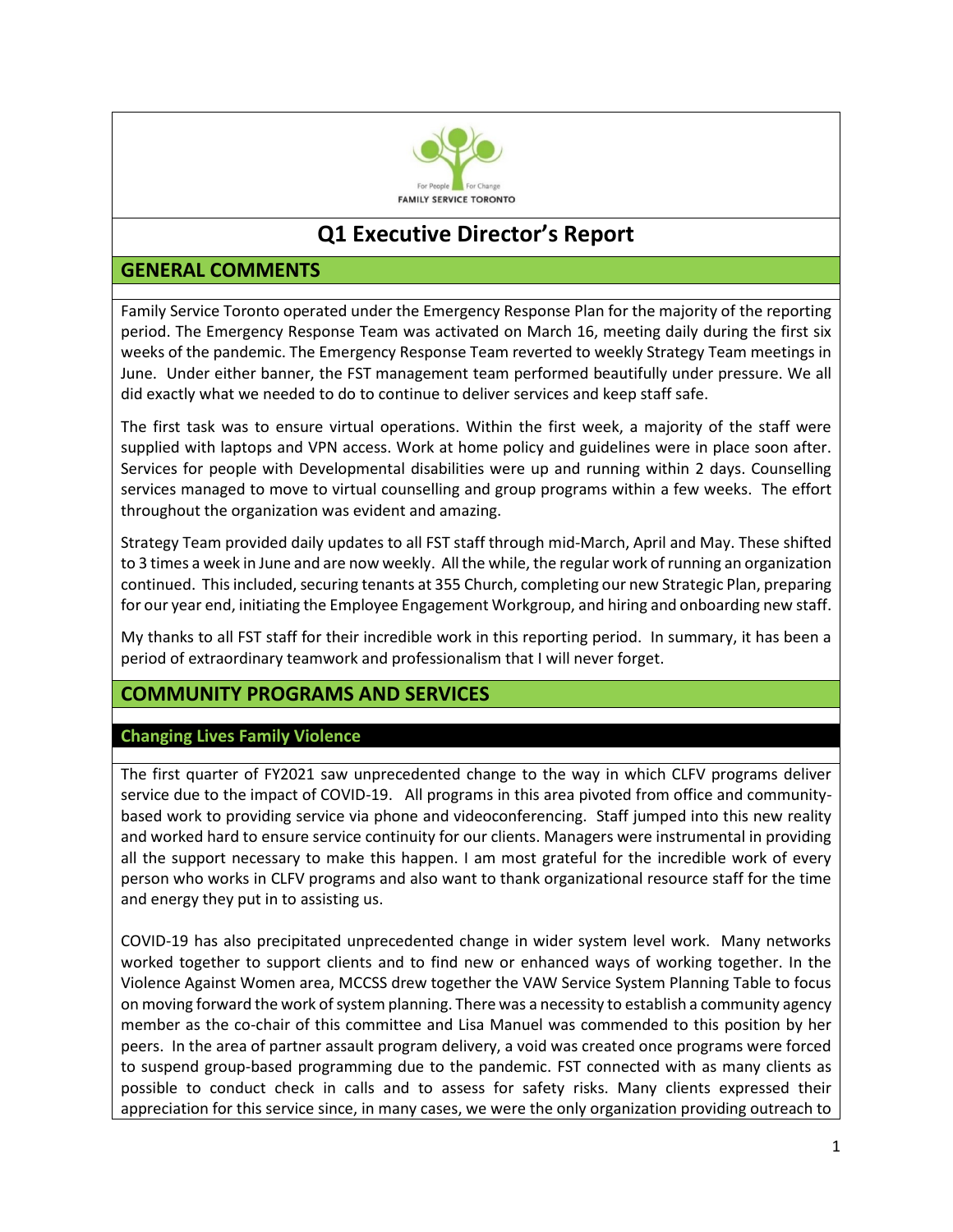them at this time. At the system level, FST joined in province-wide conversations about service delivery in this area and Toronto Region PAR providers came together, with Lisa Manuel providing leadership to the group.

## **Violence Against Women** (VAW)

During this period, the VAW team focused on meeting the needs of the increasing number of women experiencing challenges related to gender-based violence. The team continued to serve clients over the phone and engaged in video counselling with clients when deemed safe and appropriate. The team facilitated a weekly webinar to promote mindfulness and positive coping strategies and led a one-time webinar to promote self-compassion in times of stress. Funding was received to conduct COVID-19 related radio programming for the Tamil speaking community. The six radio programs covered topics such as gender-based violence, community supports and managing your mental health. The team continues to engage in a pilot law project, where members receive workshops on pertinent VAW law topics from a family lawyer. Team members also consult with the lawyer on specific legal issues their clients are facing. The project is ongoing with a total of 9 workshops offered throughout the course of the project.

## **Community Engagement**

Healthy Families, Healthy Communities program continues to provide programs for youth, women and seniors in the Afghan, Somali, Iranian, Nigerian and Arabic-speaking communities, through zoom and teleconferencing. The Neighbours, Friends and Families GBV, public awareness campaign continues to bring gender-based violence awareness to Latino-Hispanic seniors' communities, in Toronto. It offers virtual and phone-based sessions to both cis and trans identified Latino-Hispanic seniors. MCCSS has allowed us to use unspent funds to buy a laptop and special software, from which we will produce podcasts, and purchase 10 smartphones with 12 months of data plans, for 10 isolated seniors.

The Seniors Community programs, (Illahee Community Connections and Seniors Community Connections) is presently developing a 'Podcasting for Seniors by Seniors' funding proposal for a Seniors Community Grant, worth approximately \$85,000. The successful HFHC community building model, whereby vulnerable individuals and families, living in marginalized and racialized communities, who are at risk of or experience isolation, will be replicated online. Within the context of Covid-19 and through a library of accessible podcasts, the goal of this project is to create virtual communities, in four languages (Dari, Farsi, Somali and Spanish). Podcasts, created by both professionals and trained peers (seniors), will offer seniors opportunities to connect with like-minded others and find the information they need, to make decisions that will increase their sense of well-being and belonging. Community radio broadcasts will inform seniors about the project and on how to access the podcasts.

#### **Seniors and Caregivers Support Services**

From April to June, Seniors and Caregivers Support Services (SCSS) focused on meeting the needs of Toronto seniors, many of whom continue to experience isolation due to COVID-19. In collaboration with the Coordinator of Volunteer Resources, the SCSS team developed the Friendly Phone Chat program, where volunteers provide a weekly friendly call to check-in with FST clients. Thirteen volunteers made 174 calls to 26 clients over the 3 months. Team members trained volunteers to provide ongoing support. The team developed a new, ongoing weekly group open to community members called the Seniors Weekly Group Chat. The group provides seniors with a place to connect, talk about their experiences and learn ways to manage their stress and anxiety. Team members also began to hold Zoom groups and individual sessions for clients. Additionally, members participated on the Scarborough Elder Abuse Network and FST run Elder Abuse Consultation Team.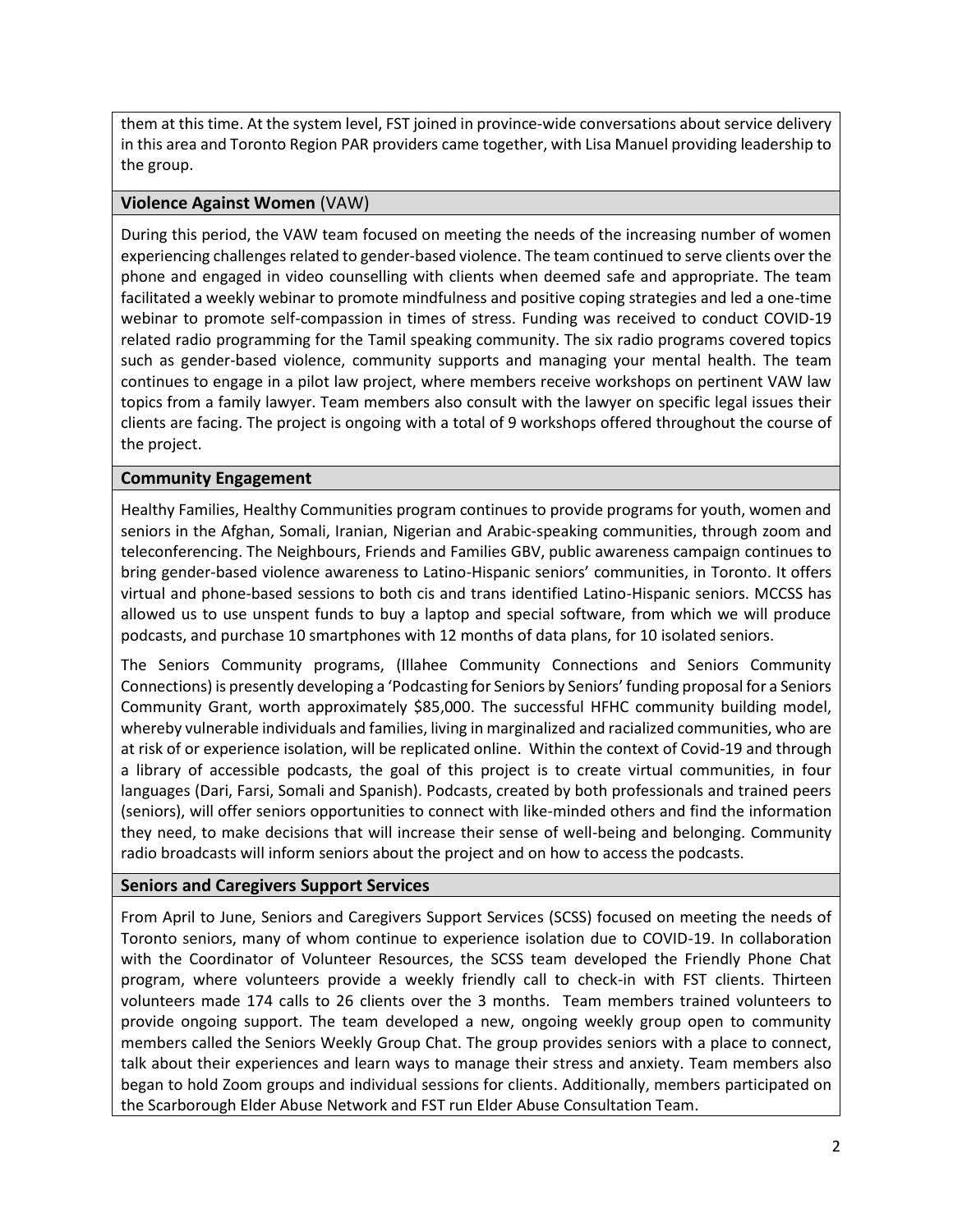## **David Kelley Services**

The David Kelley Service continues to offer virtual counselling via phone and zoom. The team will begin to work with two students in September. We're in the process of developing a training program for students creating a protocol for virtual supervision and shadowing that includes mock zoom sessions for students to practise basic counselling skills. This is a work in progress and should be completed by September. The emotional skills group continues to operate with clients reporting they appreciate the new delivery (virtual), as this is easier to facilitate in their schedules. Overall, the DKS clients have continued to report the benefits of virtual counselling.

## **Counselling Services**

The counselling team, along with the other clinical teams in Changing Lives Family Violence continue to offer the virtual walk-in. The walk-in offers ten counselling spots daily Monday to Friday. The core walkin team has been working with counsellors across multiple programs to support them in using the single session model, offering clinical peer support and resources for online training.

Clients are now offered the opportunity to have three single session meetings before accessing the waitlist. When clients are placed on the waitlist, they are given the opportunity to seek support via the virtual walk-in if their circumstances change and they need more immediate symptom management skills.

## **Families in Transition**

The FIT team has been working collaboratively with SAU to virtually meet with all the parents on the waitlist to obtain consent to work with the children. This process has allowed the counsellors to have more room in their schedule to see more clients on a day to day basis. The FIT waitlist for both children and parents has dropped significantly from a wait period of twelve months to three months. The FIT staff attribute this to virtual counselling, stating their clients have felt it fits in more with their busy schedules as parents. The FIT parenting drop-in group will begin in August and offer a virtual peer supported facilitated discussion space for clients who are dealing with challenges of co-parenting and parenting during COVID. The group has received positive feedback from the clients who attended.

## **Social Action**

The focus of Q1 has been a quick pivot to responding to the COVID 19 context. Governments are developing public policy and investing dollars in unprecedented ways. The Campaign 2000 Steering Committee and national coalition have been working collaboratively across the sector to analyse policy and put forward recommendations. On May 5, we sent an open letter to Prime Minister Justin Trudeau and the federal COVID Cabinet Committee that was signed by 254 organizations and individuals from across the country. We put forward recommendations that centre children and families in government response and recovery efforts. This letter led to a meetings with Minister Hussen, minster of Families, Children and Social Development, the All-Party Anti-Poverty Caucus (APAPC) of the federal government, subsequent meetings with the APAPC Co-Chair Nathaniel Erskine-Smith and was picked up in the media nationally. Representatives from the steering committee also met with Dan Vandal, Minster of Northern Affairs, which was led by our new member from North West Territories representing Inuit women's issues.

Our work on COVID response and recovery has led the steering committee to focus on three areas:

1. A new campaign that seeks a payment amnesty for people who are low income and have received the Canada Emergency Response Benefit but have subsequently been deemed ineligible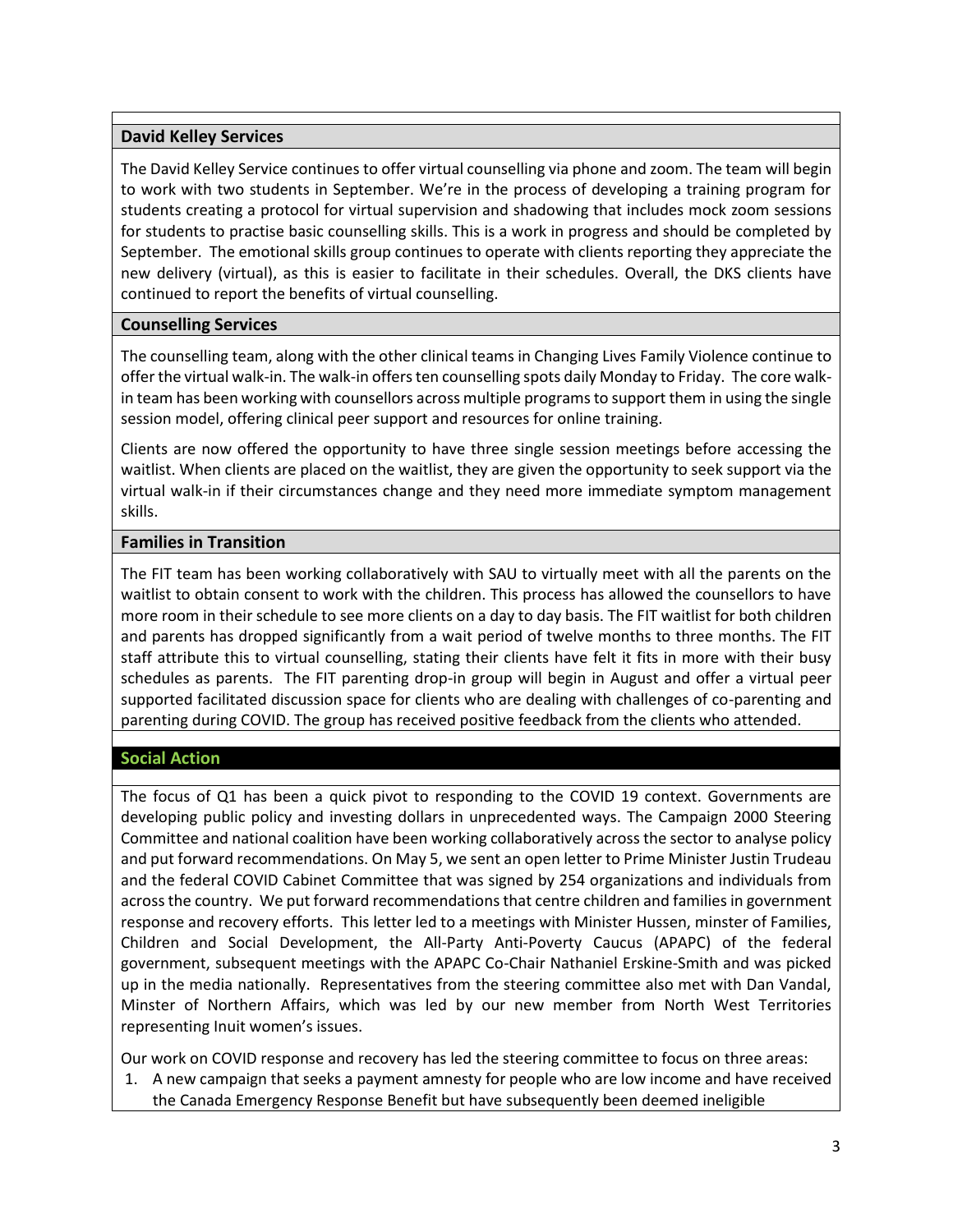- 2. Access to benefits for people who are outside of the tax delivery system (people who don't file taxes can't access government benefits and are usually highly marginalized community members/groups)
- 3. Intentional focus on building and strengthening diverse Indigenous partnerships.

In April 2020, our partners in Manitoba released their annual child poverty report card, and Ontario Campaign 2000 released their annual report card and submitted it to the provincial government as their submission to the provincial Poverty Reduction Strategy consultation.

## **Building Inclusive Communities**

#### **Options**

Working is ongoing to reinstating groups and peer support into the Options program.

Options continues to find ways to connect with clients and other service teams. A webinar called Compassion Fatigue and Self Care When the Well is Dry was offered through CMHA to all staff. In the Children's sector, SNAG (Special Needs Advisory Group) has established a sub committee to support clients with immediate requests in the absence of services and supports.

The Options teams are excited to engage in the strategic planning process through conversations about metrics and next steps.

#### **Passport**

The Passport team continues to work from home and connect with clients and their caregivers. The focus for our clients during this period has been answering their enquiries around the Ministry of Children, Community and Social Services (MCCSS) temporary guidelines to the program in response to Covid-19. As part of these guidelines, MCCSS authorized advancing 25% of individuals budget for 20- 21 and balance remaining (up to \$1000) from individuals 19-20 budgets. The team is also responding to people around this and explaining the process around submitting invoices for reconciliation as well as explaining how to return funds to FST if they do not want to utilize the advance. The following is a breakdown of voice mail messages left for the team from April to June: April: 1630; May: 1458; June: 1817.

## **PassportONE**

In response to the Pandemic, the Ministry approved temporary changes to the Passport guidelines that allow clients to use their funding for goods and services that may make it easier for them to stay at home during this time and practise physical distancing. In addition to this change, the Ministry also approved advance payments to clients to assist families. Adjustments have been made on CRM to accommodate and manage theses changes including functionality, new reports, and advance payment reconciliation process. PassportONE processed over \$70 Million in payments to over 32,500 recipients. The team continued to work remotely and paid over 35,000 claims. The Data Management Team continued to provide monthly investment reports, quarterly reports, and ad-hoc reporting to Passport Agencies.

PassportONE hired an additional fourteen Client Payment Administrators to assist in processing claims, an additional Manager for the client payments team, an Associate Director, and an acting Manager, Systems, Data & Reporting.

Enhancement projects to Transfer Payment Agency Portal and online fillable PDF continued, and both will be rolled out to users by September.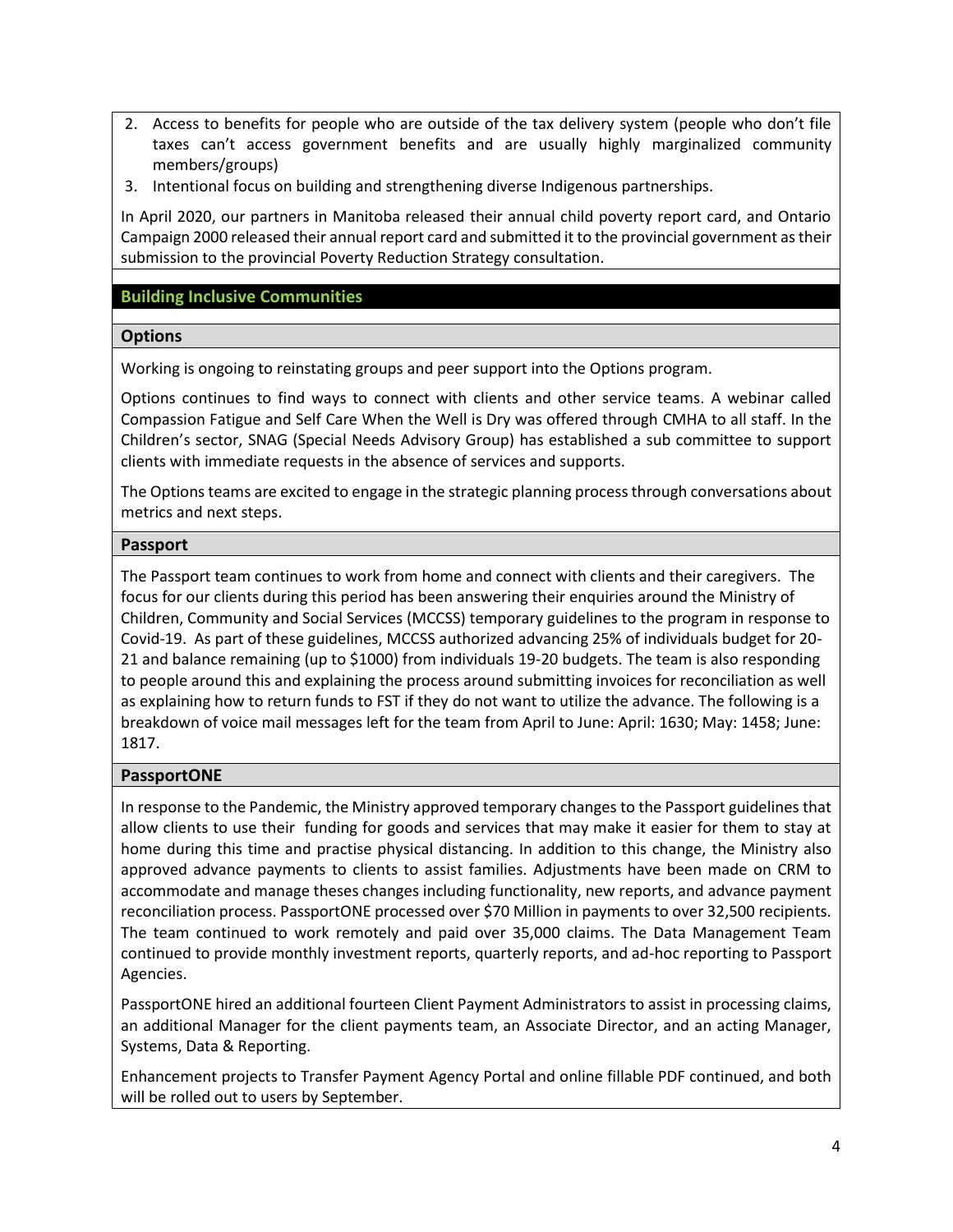## **Knowledge Building**

#### **Evaluation**

Work on the implementation of the Resilience project continues. We are currently putting together a report. IRCC has renewed funding for Healthy Families, Healthy Communities 2020-2025. We are working to update the program's evaluation activities to align with IRCC outcomes measures. Annual client satisfaction and exit surveys are a new requirement from MCCSS for the BIC programs. A template was developed and successfully piloted. Full implementation pending.

#### **Research**

Final report for the Caring for Caregivers study was completed and sent to the Ministry. The study protocol paper was peer reviewed and published. FST is part of the Toronto Developmental Services Association (TDSA). This group is coordinating a Sector Pandemic Planning Initiative. FST is a key investigator in two province-wide needs assessment: service agencies and family and other informal caregivers. FST is a participant in a funded, community-based study: The Effects of the COVID-19 Pandemic Response for People who are Marginalized (MARCO); Strategic Initiatives, University of Toronto. To facilitate timely and relevant FST Response to the COVID-19 crisis, FST is reviewing current literature to examine the impact of COVID-19 on vulnerable population we currently serve.

#### **Grant Submissions**

We have received \$240,000 over 3 years from Toronto Urban Health Fund to work with LGBTQ2S+ youth. Funding of just over \$90,000 has been received for various COVID-19 emergency funds made available by the Federal Government. The Social Sciences and Humanities Research Fund declined our funding request to continue our pilot research project on women diagnosed with a developmental disability who experienced sexual abuse.

#### **Students**

Recruitment underway for 5 practicum students to start remotely with FST in the Fall.

# **ORGANIZATIONAL RESOURCES**

## **Technology, Communications, Facilities**

With continuing office closures and pandemic-related restrictions, our technology focus shifted mostly to supporting staff working from home. This required the purchase and deployment of additional laptops and software licences for virtual meeting software applications such as Zoom and daily online technical support. Planning was also underway for the July configuration and deployment of new devices to replace end-of-life hardware for nightly cloud-based data backups and processes supporting our business continuity strategy.

The department continued to work with the Executive Director on activities relating to the future of the 4th floor at 355 Church and the leasing and design of additional space at Sterling Road to meet the growing needs of PassportONE. The Facilities work will accelerate over the summer with the July approval of a building permit from the City of Toronto and the move of Madison Community Services to leased space on the second floor at 355 Church Street.

The department also drove development of key messaging for external communications relating to FST's response to COVID-19. The department continued to ensure FST's website became the prime channel for updates on everything from our virtual programming to Pride 2020 activities for both clients and staff in tandem with our social media platforms.